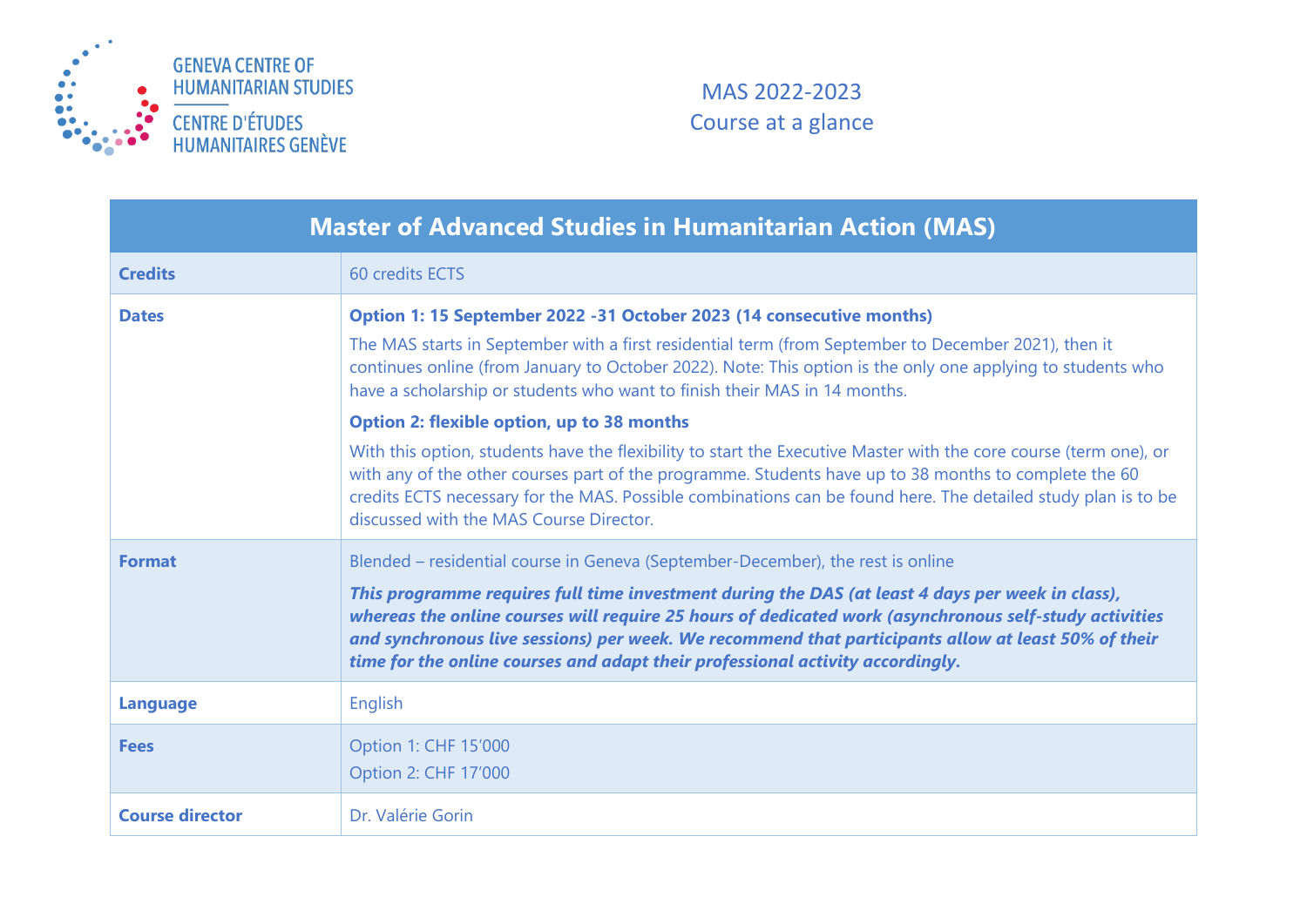### **Course overview**

#### **Short description**

The Master of Advanced Studies (MAS) programme has been developed in response to the growing need to understand, question and reform today's humanitarian system, in collaboration with our partner organisations, the International Committee of the Red Cross (ICRC) and Médecins Sans Frontières (MSF). The programme offers evidence-based, cross-disciplinary and cross-cultural education in the field of humanitarian action. This blended postgraduate course combines theoretical, practical and managerial skills in a unique adult-learning environment, to empower humanitarian professionals with reflective and critical analysis for a more effective humanitarian response. The coursework will focus on deconstructing the humanitarian system, learning about its normative frameworks, as well as reflecting about the interactions and power dynamics among humanitarian actors. It will provide expertise in assessing methods, tools and approaches used to provide assistance to affected populations in different humanitarian contexts (armed conflicts, disasters, urban settings and migration).

#### **Learning outcomes of the course**

At the end of the course, you will be able to:

- Understand the evolution of the humanitarian system, governance and stakeholders
- Demonstrate knowledge of core humanitarian values, principles, codes and frameworks
- Engage with major debates and critiques in the humanitarian sector
- Critically assess humanitarian contexts and complex emergencies (armed conflicts, disasters, urban settings and migration)
- Assess, monitor and evaluate humanitarian projects
- Demonstrate key management, leadership and accountability skills
- Develop relevant skillsets and competencies for the humanitarian sector, including public health, gender-based and sexual violence, communication, advocacy, negotiation, protection, finance and management

#### **Workload**

Around 1500 hours of work for the whole Master, including:

- App. 400 hours of face-to-face teaching (lectures, group work, round tables, debates, visits)
- App. 750 hours of self-study time (e-learning modules, readings, assignments, videos, quizzes, etc.)
- App. 350 hours for the MAS dissertation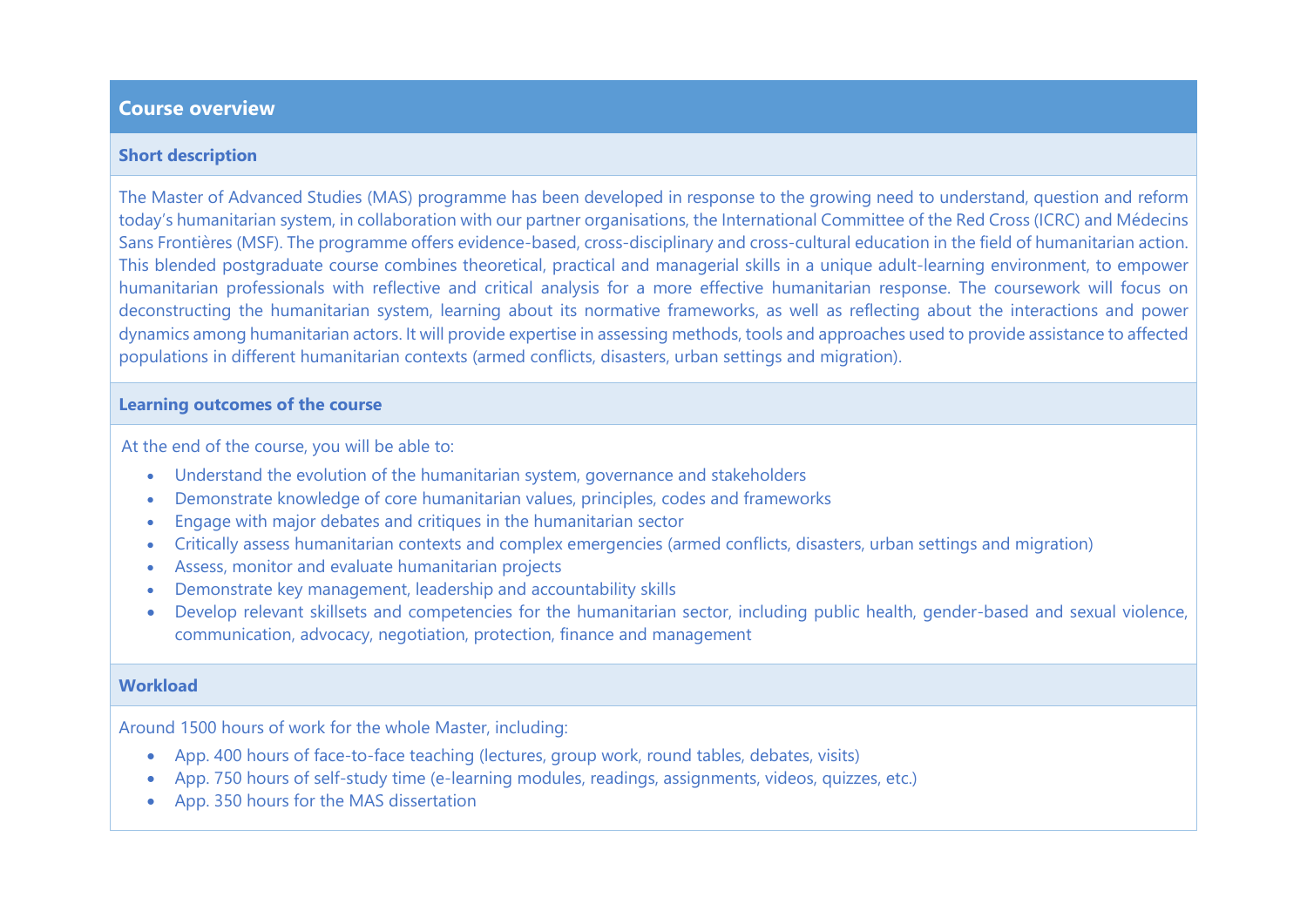# **Option 1: Structure of the MAS (14-month consecutive learning)**

| <b>Diploma of Advanced Studies (DAS) in</b><br><b>Humanitarian Action</b><br>Term 1: September-December 2022<br>(25 credits ECTS)                     | The Diploma of Advanced Studies (DAS) aims to offer professionals a strong<br>understanding of contemporary humanitarian challenges through a comprehensive<br>overview of conceptual and operational issues in past and present humanitarian<br>crises. It is structured in five modules:<br>Module 1: Humanitarianisms<br>Module 2: Contexts, Action and Consequences<br>Module 3: Revisiting Vulnerabilities and Needs<br>Module 4: Humanitarian Governance, Norms and Principles<br>Module 5: The Humanitarians and the Social World of Aidland                                                                                                                                                                                                                                                                                                     |
|-------------------------------------------------------------------------------------------------------------------------------------------------------|---------------------------------------------------------------------------------------------------------------------------------------------------------------------------------------------------------------------------------------------------------------------------------------------------------------------------------------------------------------------------------------------------------------------------------------------------------------------------------------------------------------------------------------------------------------------------------------------------------------------------------------------------------------------------------------------------------------------------------------------------------------------------------------------------------------------------------------------------------|
| <b>Certificate of Advanced Studies (CAS) Quality</b><br><b>Management of Humanitarian Projects</b><br>Term 2: January-April 2023<br>(10 credits ECTS) | The Certificate of Advanced Studies (CAS) addresses the essential components that<br>guarantee the qualitative management of adapted projects and cohesive teams. It<br>integrates fundamental principles such as inclusion, do no harm, accountability or<br>participation into processes, methods and tools of project cycle management and<br>people management.                                                                                                                                                                                                                                                                                                                                                                                                                                                                                     |
| <b>Executive Short Courses (ESC)</b><br>Terms 3 and 4: April-October 2023<br>(2 credits ECTS for each course)                                         | A series of short elective courses focus on key approaches and evaluative tools of<br>humanitarian contexts. Students can select five courses to develop specific skills and<br>learn about good practices. All courses take place online during two weeks each.<br>The elective courses include:<br>A relationship at stake: media and humanitarian action<br>Negotiation in humanitarian crises<br>Sexual and reproductive health in humanitarian crises<br>Cash and voucher assistance in humanitarian action: What works?<br>Health systems assessment in humanitarian crises<br>Humanitarian advocacy: from bearing witness to activism<br>$\bullet$<br>Non-communicable diseases in humanitarian settings<br>Protection of civilians, from humanitarian to peace operations<br>Planetary health<br>Digital innovations in the humanitarian sector |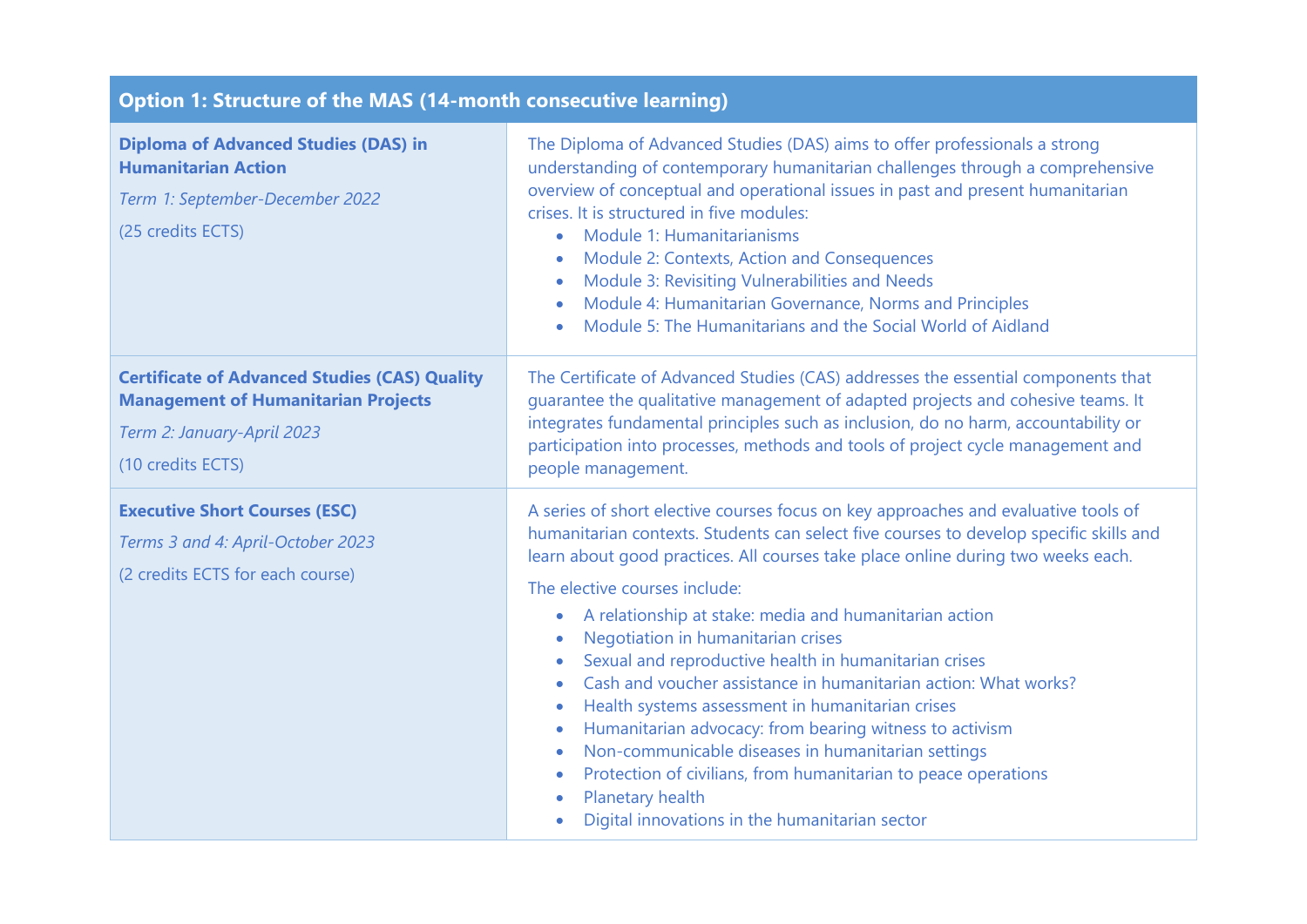| <b>Final dissertation</b><br>(15 credits ECTS) | Throughout the DAS, MAS students will engage in a series of workshops designed to<br>develop information-gathering and processing, critical thinking, analytical writing and<br>networking skills. These workshops will help participants to write the MAS dissertation.<br>The overall aim of the MAS dissertation is to stimulate a critical and original reflection<br>on issues linked to humanitarian action through. The submission deadline for the MAS<br>dissertation is October 31, 2023. |
|------------------------------------------------|-----------------------------------------------------------------------------------------------------------------------------------------------------------------------------------------------------------------------------------------------------------------------------------------------------------------------------------------------------------------------------------------------------------------------------------------------------------------------------------------------------|
|------------------------------------------------|-----------------------------------------------------------------------------------------------------------------------------------------------------------------------------------------------------------------------------------------------------------------------------------------------------------------------------------------------------------------------------------------------------------------------------------------------------------------------------------------------------|

## **Option 2: Structure of the MAS (flexible option - up 38 months)**

*Please note that any of the following courses is an entry point to start the MAS*

| <b>Fall 2022</b>   | DAS in Humanitarian Action (25 credits ECTS)                                                                                                                                                                                                                                                                                                                                                                                                                                                                                                        |  |
|--------------------|-----------------------------------------------------------------------------------------------------------------------------------------------------------------------------------------------------------------------------------------------------------------------------------------------------------------------------------------------------------------------------------------------------------------------------------------------------------------------------------------------------------------------------------------------------|--|
| 2023, 2024 or 2025 | The flexible option offers the choice between two different Certificate of Advanced Studies (CAS). MAS<br>students can choose one (10 credits ECTS) or both (20 credits ECTS). Both CAS are delivered online.<br><b>CAS Quality Management of Humanitarian Projects</b><br>$\bullet$<br>CAS Accountability Towards Affected Populations [new course to open in 2022]<br>$\bullet$                                                                                                                                                                   |  |
| 2023, 2024 or 2025 | Flexible MAS students who do not want to do a CAS, or who chose to only do one CAS, can earn extra<br>credits from a series of executive short courses. Students can select up to ten courses (2 credits ECTS<br>each) to develop specific skills and learn about good practices. All courses take place online during two<br>weeks each, throughout the year.                                                                                                                                                                                      |  |
|                    | The executive short courses include:<br>A relationship at stake: media and humanitarian action<br>$\bullet$<br>Negotiation in humanitarian crises<br>Sexual and reproductive health in humanitarian crises<br>Cash and voucher assistance in humanitarian action: What works?<br>۰<br>Health systems assessment in humanitarian crises<br>Humanitarian advocacy: from bearing witness to activism<br>$\bullet$<br>Non-communicable diseases in humanitarian settings<br>$\bullet$<br>Protection of civilians, from humanitarian to peace operations |  |